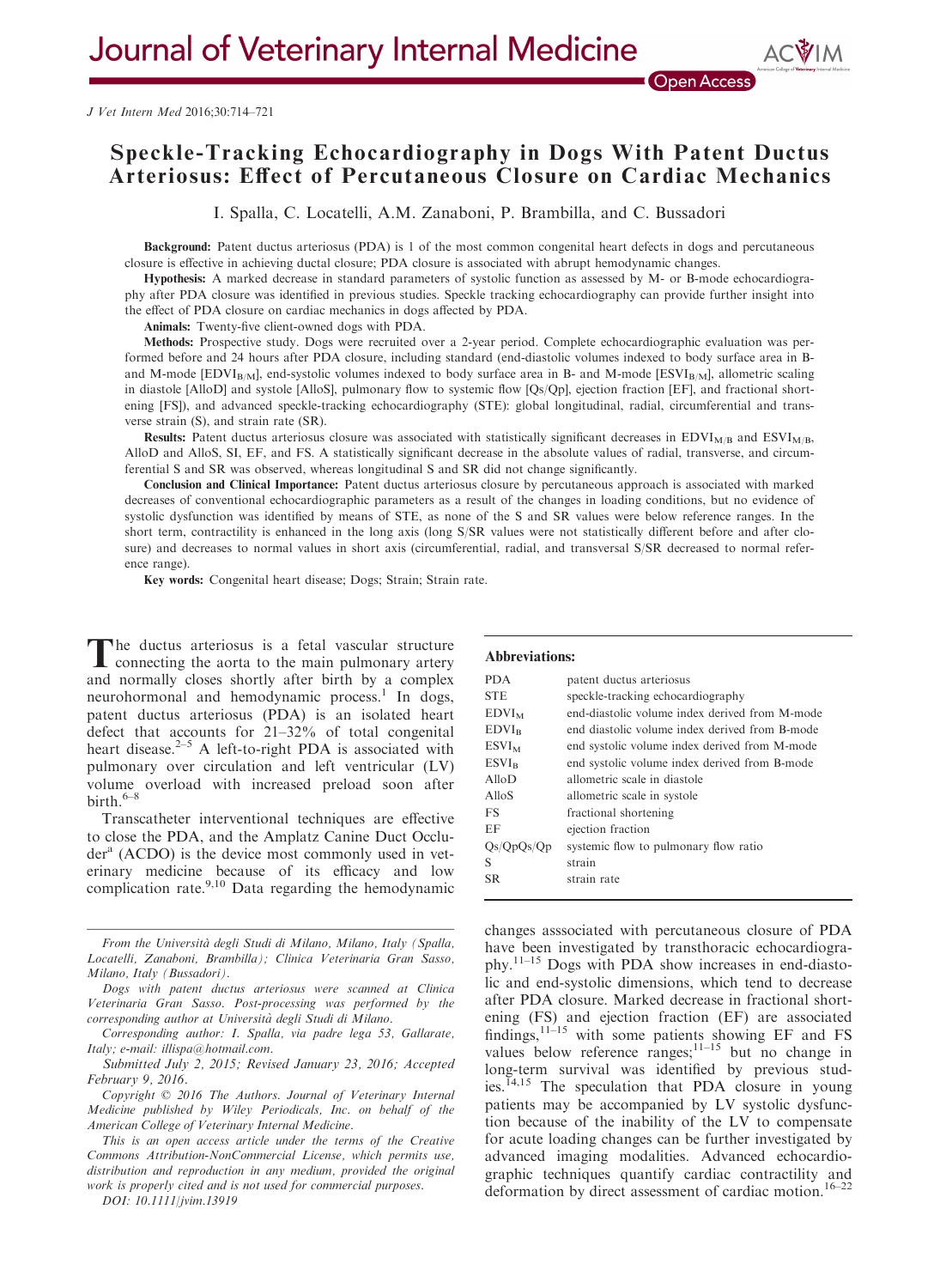They have been promoted as complementary and more sensitive tools to evaluate cardiac function in a wide variety of clinical diseases in human cardiology.<sup>20</sup>

Speckle tracking echocardiography (STE) is 1 of the most common advanced imaging modalities in human cardiology, and it is based on a software algorithm that tracks speckles (natural acoustic markers in the myocardium) during the cardiac cycle based on 2-dimensional (2D) images.

The aim of our study therefore was to assess standard and advanced echocardiographic parameters in a population of young dogs affected by PDA both before and 24 hours after percutaneous closure to investigate the short term effect of percutaneous closure on cardiac mechanics.

#### Materials and Methods

Dogs were prospectively recruited at the Clinica Veterinaria Gran Sasso for ductal closure of isolated left-to-right PDA. Inclusion criteria included a complete medical record (signalment, physical examination, complete pre- and postoperative echocardiography, electrocardiogram, and radiography). Exclusion criteria were any additional congenital or acquired cardiac diseases and/or incomplete medical record .

All dogs underwent percutaneous closure by ACDO device. Postoperative echocardiography was performed 24 h after ductal closure.

A complete standard echocardiographic examination was performed in all dogs in accordance with published guidelines for human and veterinary medicine.<sup>23,24</sup> All echocardiographic examinations were performed using a commercial ultrasound equipment with 2.5–10 Mhz phase array ultrasound probes.

Standard echocardiographic parameters included: end-diastolic volume and end-systolic volume indexed to body surface area (EDVI and ESVI), measured by Teichholz method on M-mode  $(EDVI<sub>M</sub>/ESVI<sub>M</sub>)$ , and area-length method on B-mode  $(EDVI<sub>B</sub>/S)$  $ESVI<sub>B</sub>$ ) and allometric scaling of LV M mode dimensions (AlloD and AlloS).25 Furthermore, fractional shortening (FS) and ejection fraction (EF  $_M$ ) in M-mode were determined. The EF also was calculated by B-mode using the area-length method from the apical 4-chamber view (EF  $_B$ ). To provide additional information about shunt severity,  $Qs/Qp$  was measured as described.<sup>26</sup> Sphericity index (SI) was measured as described.<sup>27</sup>

At least 3 clips with 1 cardiac cycle additionally were acquired for STE postprocessing. Positive QRS eletrocardiographic (ECG) gating, good image quality and high frame rate (least acceptable frame rate: fps  $80^{28}$ ) were deemed fundamental and thus frame rate, sector width and probe frequency were adjusted to optimize image acquisition.28 To standardize short axis acquisitions, the basal plane was identified as containing mitral leaflets (right parasternal view at the level of mitral valve [MV]), while the mid-level was identified as containing the papillary muscles (right parasternal view at the level of the papillary muscles [PM]). Particular attention was given to make the LV cross-section as circular as possible and that transversal overlapping ("out-of-plane motion") was limited as much as possible. Long axis view (4Ch) was acquired by apical 4 chamber view, which should optimize LV length, endocardial borders, and should never include the LV outflow tract.<sup>28</sup>

Commercial $^{\rm b}$  software was used for off-line analysis. The cineloop was evaluated by slow motion and a still frame was selected as a starting point (Fig 1A). Generally, end-diastole was the preferred timing for best visualization of endocardial borders and, where necessary, epicardial borders. The starting points for endocardial tracing were placed manually (2 at midplane both in MV

and PM and 3 at the apical 4Ch view at both MV hinge points and cardiac apex [Fig 1B]), and then the software provided tracking guidance by the presence of drawn lines originating from the LV cavity where the endocardial border was manually identified and selected (for a total of 12 points in short axis views and 13 in long axis views [Fig 1C]). After selecting these points, the software automatically divided the myocardium into 6 segments, as shown by a continuously traced line (Fig 1D–E), which should follow the endocardial border and was manually adjusted to fit. Velocity vector imaging (VVI) arrows were then displayed above the endocardial border and helped evaluate tracking quality during the cardiac cycle (Fig 1F). When necessary, only 1 manual attempt to adjust endocardial points was considered acceptable. If VVI arrows showed unacceptable tracking quality, the cineloop was discarded. The procedure for epicardial tracking was the same as that for endocardial tracking.

After this procedure, strain (S) and strain rate (SR) curves were obtained by the software (Fig 2). No adjustment to the original tracking was done after obtaining the curves. Data then were exported to an Excel<sup>c</sup> data sheet and prepared for statistical analysis.

All echocardiographic values were measured 3 times on 3 different days by the same operator based on a single clip/image and the results shown are averaged.<sup>28</sup> For advanced echocardiographic values, a global S and SR are provided, which are the averaged value of the 6 regional segments identified by the software. Final S and SR values were obtained by an average of 3 consecutive measurements taken on 3 different days.<sup>28</sup> Circumferential S and SR were measured at the MV level, radial S and SR were measured by short axis view at the level of the PM, whereas transverse S and SR were obtained by the long axis view at the apical 4-chambers view Longitudinal S and SR were measured at the apical 4-chamber view. Epicardial S and SR were measured for longitudinal and circumferential displacement. A between-day and within-day coefficient of variation (CV) was randomly assessed in 30% of the patients.

## Statistical Analysis

Sample size calculation before the beginning of the study aimed at reaching a study power >80%. To obtain a study power of 85% at least 20 dogs were required, with  $\alpha = 0.05$  and mean and SD of the population extrapolated from a pilot study. Statistical analysis was performed using a dedicated statistical software (SPSS<sup>d</sup> v 1.7) and in all cases  $P \le 0.05$  was set to indicate statistical significance. Basic descriptive statistical analyses were performed using Microsoft Excel<sup>c</sup> .The Pearson- D'agostino and Shapiro–Wilk tests were used to verify normal distribution of variables. Data with normal distribution were expressed as mean  $\pm$  standard deviation (SD). For data not normally distributed, median and first and third interquartiles (IQR1-3) were determined.

If the distribution was normal, a paired  $t$ -test was used to compare the means of 2 continuous variables; the Wilcoxon signed rank test was used with non-normally distributed variables.

For the repeatability study, mean and SD values resulting from postprocessing of repeated examination of dogs with PDA were used for the calculation of within-day and between-day CV (SD of the measurements/average of measurements).

Correlation analysis was performed by means of Pearson's correlation to test for any significant correlation between heart rate and advanced echocardiographic parameters.

#### Results

Twenty-five dogs with PDA were enrolled in the study, 20 female dogs  $(80\%)$ , and 5 male dogs  $(20\%)$ .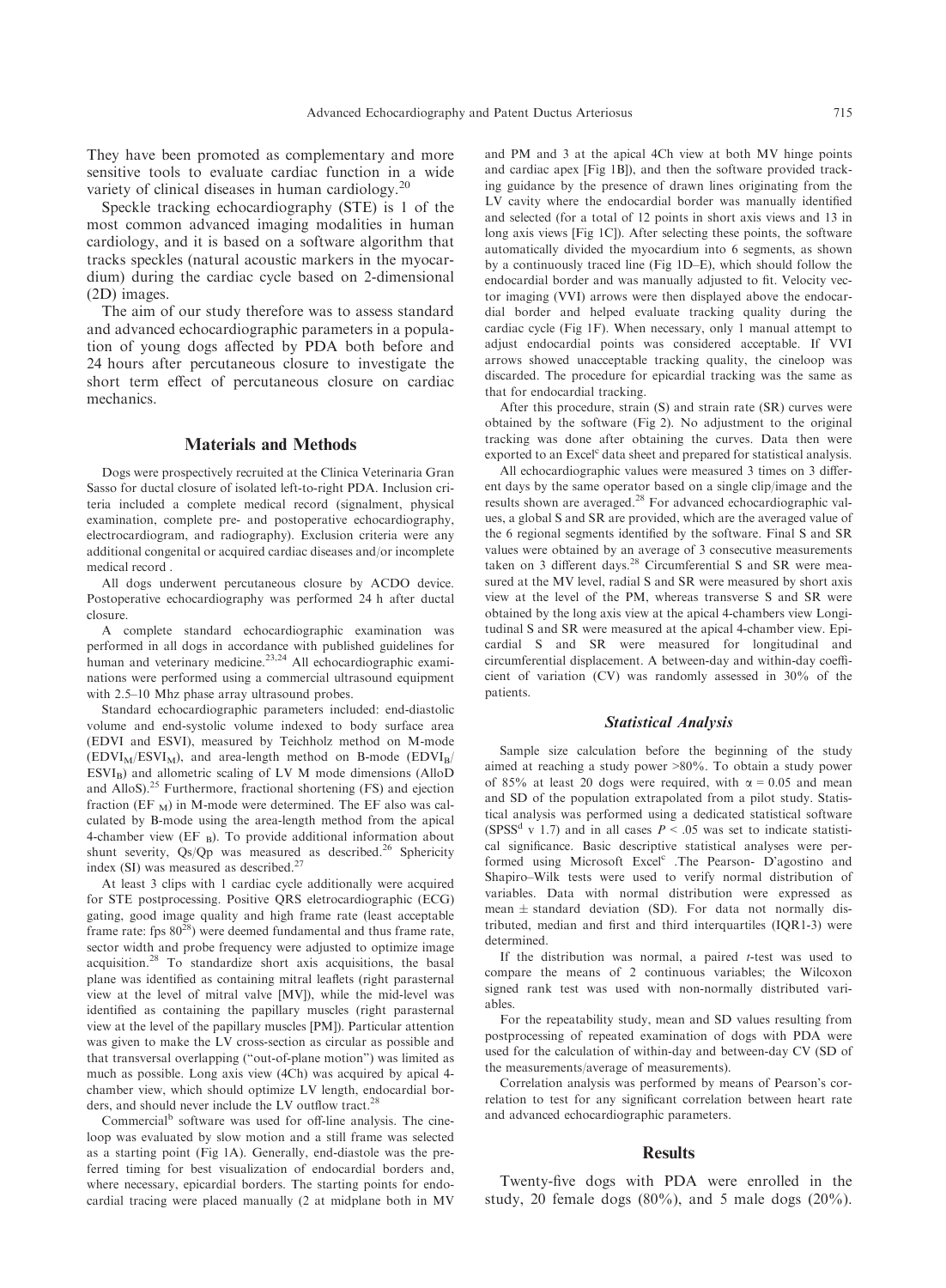#### 716 Spalla et al



Fig 1. Tracking sequence. The starting points for endocardial tracing (B) are manually placed (2 at mid plane), then the software provided tracking guidance by the presence of drawn lines originating from the LV cavity where the endocardial border had to be manually identified and selected (C & D, a total of 12 points in short axis views). After selecting these points, the software automatically divides the myocardium into segments (E), as shown by a continuous line traced, which should follow the endocardial border and is manually adjusted to fit. Velocity vector imaging (VVI) arrows are then displayed above the endocardial border and help evaluating tracking quality during the cardiac cycle : the direction of the arrows indicates the direction of the movement of the left ventricular myocardium and the length of the arrow indicates the velocity of such movement (F).

Median age was 12 months (IQR: 6–24 months) and median weight was 13 kg (IQR: 7.5–17.5 kg).

Dog breeds included crossbreeds (5 dogs), Doberman Pinscher and German Shepherd (3 dogs each), Breton, Dachshund and Setter (2 each), and 1 dog each of the following breeds: Bolognese, Bichon Frise, Cocker, Corgi, Labrador Retriever, Newfoundland, Poodle, and West Highland White Terrier.

Mean minimal ductal diameter was  $4.6 \pm 1.3$  mm. All dogs underwent successful percutaneous closure. No complication and no residual flow was observed for any dog. Heart rate decreased 24 hours postoperatively (Table 1).A marked decrease in all standard echocardiographic parameters was observed by 24 hours after percutaneous closure (Table 1).

Standard parameters of diastolic and systolic dimensions (EDVI<sub>M/B</sub>, ESVI<sub>M/B</sub>, AlloD/S) showed a statistically significant decrease 24 hours after percutaneous closure, but none of them was within the normal reference range (Table 1). Furthermore, EF and FS showed statistically significant decreases. Thirteen dogs (52%) had FS values lower than normal, 5 dogs had lower than normal  $EF_B$  and 3 dogs also had lower  $EF_M$  associated with low  $EF_B$ .

The sphericity index showed a statistically significant increase 24 hours after percutaneous closure. As a consequence of PDA closure and of the absence of residual shunting, Qs/Qp ratio normalized (Table 1).

A statistically significant difference in the preoperative and postoperative values of circumferential, radial and transverse S and SR was found (Table 2), with a general decrease in the absolute value, whereas no difference was found for longitudinal S and SR pre- and postoperatively (Table 2).

Epicardial circumferential and longitudinal S and SR had lower absolute values as compared to endocardial ones, a finding that persisted after percutaneous closure (Table 3).

An apex-base gradient was found for longitudinal S and SR, with more negative values for apical segments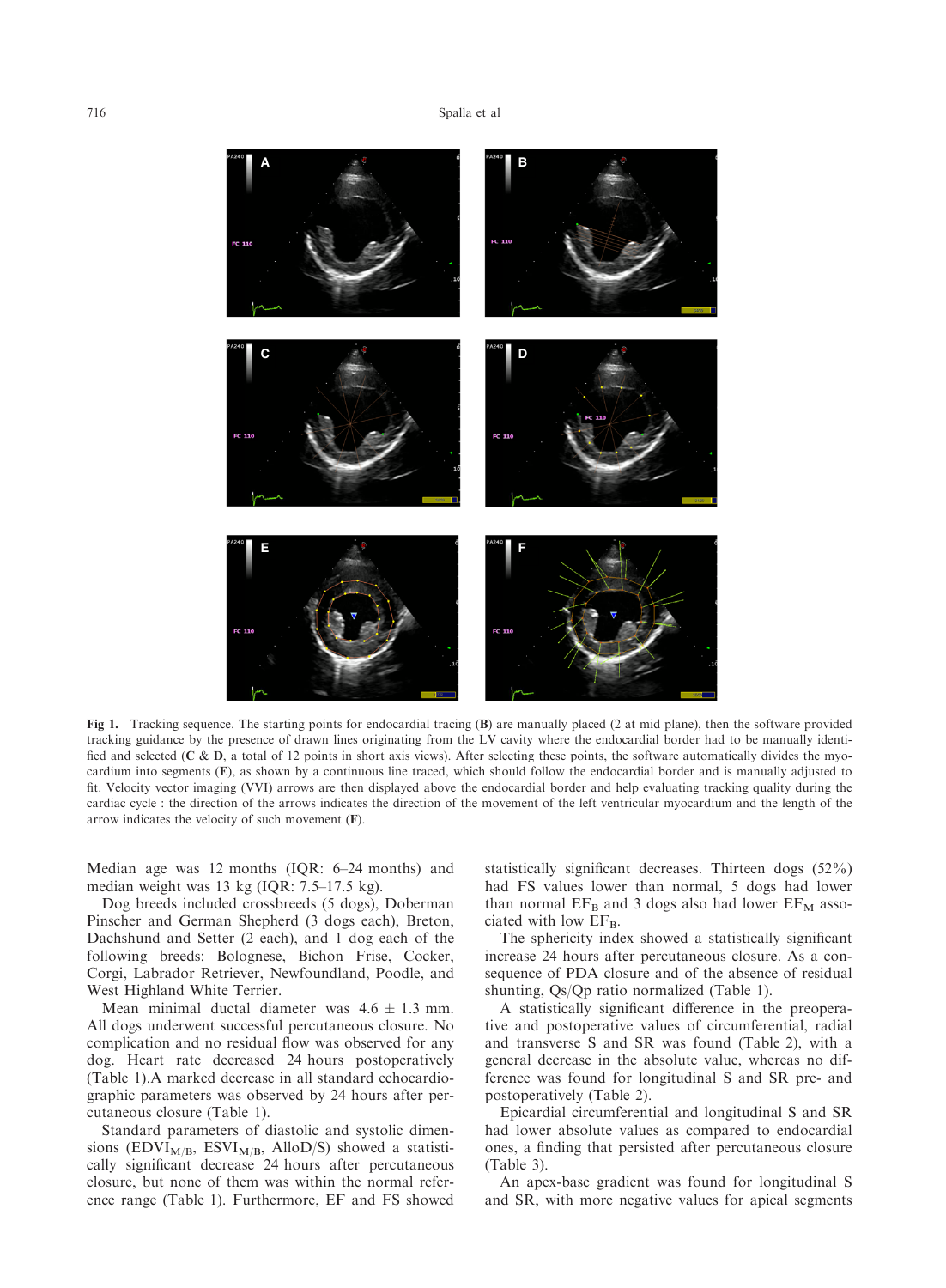

Fig 2. Examples of the graphs originating with STE software. On top, circumferential S and SR, longitudinal S and SR, transversal S and SR, radial S and SR.

and less negative values for basal segments. The apexbase gradient persisted after percutaneous closure (Table 4).

Coefficient of variation in the randomly assessed patients was <0.12 for within-day operator variability and <0.15 for between-day operator variability (Table 5).

No correlation was found between advanced echocardiographic parameters and heart rate.

## **Discussion**

Our study analyzed deformation imaging by means of STE in dogs undergoing percutaneous closure of PDA. Twenty-four hours after ductal closure, statistically significant decreases in all conventional echocardiographic parameters were identified. Circumferential, radial, and transversal S and SR decreased as well, whereas longitudinal S and SR did not change.

Closure of a PDA is associated with marked change in cardiovascular hemodynamics. The presence of a leftto-right PDA is associated with an increase in preload. Afterload plays a relative role in the preclosure hemodynamics but gains importance in the postclosure phase, because preload is decreased and afterload is increased by shunt closure. $6-8,29-31$ 

These hemodynamic changes were investigated by standard transthoracic echocardiography in previous studies in humans and animals.<sup>11–15,29–34</sup> As a consequence of PDA closure and decreased preload, end-diastolic dimensions ( $EDVI<sub>M-B</sub>$ ,  $AlloD$ ) as well as end-systolic dimensions ( $ESVI<sub>M-B</sub>$ , AlloS) decrease, although they rarely normalize in the short term.<sup>6–8,11–15,29–34</sup> A more pronounced decrease in diastolic dimensions generally is appreciated, whereas systolic dimensions appear to decrease but to a lesser extent as compared to diastolic dimensions after PDA closure.<sup>6,12–14,16–18,34</sup>

This may reflect increased postoperative afterload. The FS and EF values decreased postoperatively as compared to the preoperative evaluation. The results of our study are similar to others in veterinary literature. $11-15$  We included M-mode- and B-mode-derived indices of LV end-systolic and end-diastolic dimensions to facilitate comparison with previous data.

Fractional shortening and EF are regarded by most authors as the conventional parameters to evaluate systolic function. They provide information obtained by a change in LV dimensions during the cardiac cycle. Most clinical diseases in cardiology have stable loading conditions, so that EF and FS correctly display cardiac function and are useful tools to investigate pathophysiology. The finding of lower than normal FS and EF in a variable percentage of patients after PDA closure $11-15$  led to speculation that these patients may experience systolic dysfunction by PDA closure. However, FS and EF are expected to decrease in this setting because of the combined change in preload and afterload that intrinsically is associated with PDA closure. Any condition associated with a decrease in preload decreases FS, as an increase in afterload also is associated with a decrease in  $FS^{27}$  As a consequence, FS and EF also were decreased postoperatively in our study.

The sphericity index (SI) is the ratio between LV internal diameter and LV length; it indicates the ten-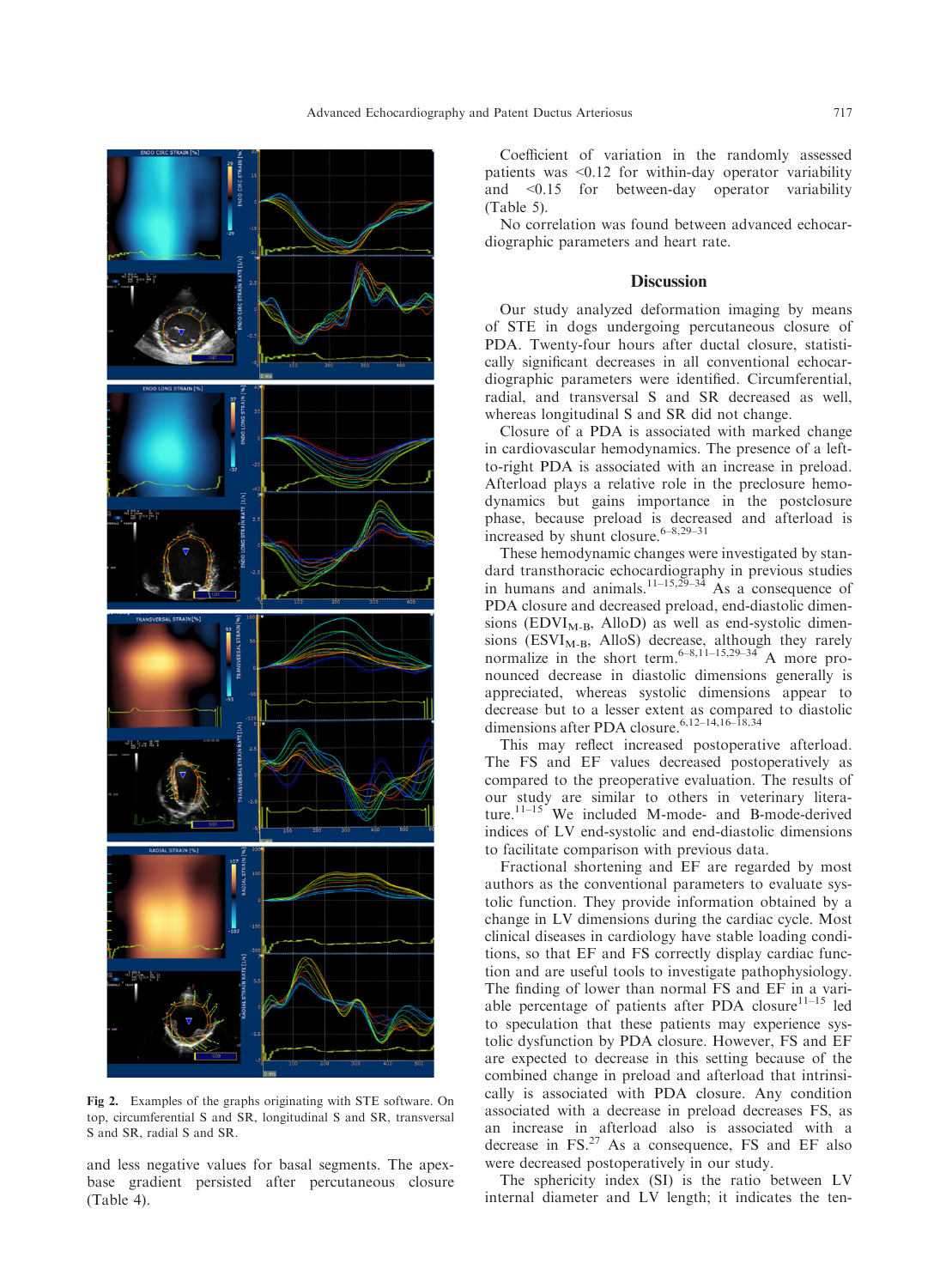| Standard echocardiographic parameters | Before closure     | After closure      | Statistical significance | Reference ranges |
|---------------------------------------|--------------------|--------------------|--------------------------|------------------|
| Heart Rate (bpm)                      | $121 \pm 35$       | $101 \pm 23$       | < 0.002                  |                  |
| EDVI M-mode $(mL/m2)$                 | $194.88 + 88.21$   | $132.34 \pm 42.77$ | < 0.001                  | < 100            |
| ESVI M-mode $(mL/m2)$                 | $78.92 \pm 38.81$  | $64.71 \pm 28.33$  | < 0.001                  | $30$             |
| EDVI B-mode(mL/m <sup>2</sup> )       | $126.20 \pm 61.44$ | $93.53 \pm 32.31$  | < 0.001                  | <70              |
| ESVI B-mode(mL/m <sup>2</sup> )       | $54.74 + 29.53$    | $50.90 + 26.22$    | < 0.05                   | $<$ 30           |
| AlloD                                 | $2.23 + 0.41$      | $1.50 + 0.36$      | < 0.001                  | $1.27 - 1.85$    |
| AlloS                                 | $1.43 \pm 0.26$    | $1.24 \pm 0.25$    | < 0.001                  | $0.71 - 1.26$    |
| -SI                                   | $1.22 + 0.15$      | $1.37 + 0.14$      | < 0.001                  | >1.65            |
| EF M-mode $(\% )$                     | $59.85 \pm 5.56$   | $50.85 \pm 12.53$  | < 0.001                  | >40              |
| EF B-mode $(\% )$                     | $58.09 \pm 6.88$   | $47.91 + 12.89$    | < 0.002                  | >40              |
| FS M-mode $(\% )$                     | $31.89 \pm 3.76$   | $26.20 \pm 8.09$   | < 0.001                  | >25              |
| Qs:Qp                                 | $1.88 \pm 0.55$    | $0.97 \pm 0.13$    | < 0.001                  | $0.8 - 1.2$      |
| PDA minimal ductal diameter (mm)      | $4.6 \pm 1.34$     |                    |                          |                  |

Table 1. Standard echocardiographic parameters in dogs with PDA before and after closure. Results are presented as mean  $\pm$  SD. Paired *t*-test was performed in all pairs.

Table 2. Advanced echocardiographic parameters in dogs with PDA before and after closure. Results are presented as mean  $\pm$  SD. Paired *t*-test was performed in all pairs. NS: *P* value >.05.

| Advanced echocardiographic parameters | Before closure    | After closure     | Statistical significance |
|---------------------------------------|-------------------|-------------------|--------------------------|
| Circumferential $S(\%)$               | $-26.87 \pm 5.29$ | $-21.16 \pm 5.48$ | < 0.001                  |
| Circumferential SR $(\sqrt{s})$       | $-3.11 \pm 0.79$  | $-2.46 \pm 0.99$  | < 0.001                  |
| Radial S $(\% )$                      | $52.17 + 18.71$   | $37.52 \pm 10.56$ | < 0.001                  |
| Radial SR $(\sqrt{s})$                | $4.29 + 1.32$     | $3.08 \pm 0.93$   | < 0.001                  |
| Longitudinal S $(\% )$                | $-19.15 \pm 5.99$ | $-18.57 \pm 4.25$ | <b>NS</b>                |
| Longitudinal SR $(\sqrt{s})$          | $-2.17 \pm 0.75$  | $-2.15 \pm 0.55$  | <b>NS</b>                |
| Transversal S $(\% )$                 | $51.13 \pm 18.03$ | $33.92 + 13.52$   | < 0.001                  |
| Transversal SR $(\sqrt{s})$           | $4.51 \pm 1.03$   | $3.62 \pm 0.91$   | < 0.001                  |

Table 3. Endocardial and Epicardial longitudinal and circumferential S and SR. Results are presented as mean  $\pm$  SD. Paired *t*-test was performed in all pairs.

|                                   |                     |                                       | $\overline{P}$ |
|-----------------------------------|---------------------|---------------------------------------|----------------|
|                                   | Before closure      | After closure                         | value          |
| Endocardial<br>circumferential S  | $-27.7 + 4.0\%$     | $-24.1 + 8.4\%$                       | < 0.01         |
| Endocardial<br>circumferential SR | $-3.26 \pm 0.83$ /s | $-2.82 \pm 1.31$ /s                   | < 0.04         |
| Epicardial<br>circumferential S   | $-12.17 \pm 2.39\%$ | $-8.8 + 3.21\%$                       | < 0.01         |
| Epicardial<br>circumferential SR  | $-1.20 \pm 0.35$ /s | $-0.85 \pm 0.29$ /s                   | < 0.01         |
| Endocardial<br>longitudinal S     |                     | $-19.15 \pm 5.99\% -18.57 \pm 4.25\%$ | < 01           |
| Endocardial<br>longitudinal SR    | $-2.17 \pm 0.67$ /s | $-2.15 \pm 0.55$ /s                   | < 01           |
| Epicardial<br>longitudinal S      | $-18.2 \pm 4.6\%$   | $-15.7 \pm 5.7\%$                     | < 0.02         |
| Epicardial<br>longitudinal SR     | $-2.31 \pm 0.67$ /s | $-1.83 \pm 0.65$ /s                   | < 01           |
|                                   |                     |                                       |                |

dency of the LV to acquire a spherical shape when the ratio is  $\leq 1.65$ .<sup>27</sup> Dogs with PDA had lower than normal SI before PDA closure, and although SI was shown to increase significantly after ductal closure, even postoperatively it was below the reference range, indicating that the LV had a more spherical shape as compared to normal hearts.

Speckle tracking echocardiography allows quantification of myocardial contractility by the analysis of myocardial deformation during the cardiac cycle. In a previous study<sup>c</sup> all S and SR parameters were increased in dogs with PDA as a consequence of LV overload in the preoperative setting. At least initially, the increase in preload will enhance cardiac contractility, balancing increased blood flow in the LV as well as blood escape through the shunt (Frank–Starling Law).

After PDA closure, a statistically significant decreases in circumferential, radial and transverse S and SR were observed. The sudden decrease in these deformation parameters 24 h after PDA closure may reflect a decrease in preload related to PDA closure. Laplace's law states that tension on the myocardial wall is directly dependent on LV pressures and the radius of the LV divided by LV free wall thickness.<sup>35</sup> If preload decreases after PDA closure, the tension on the myocardial wall decreases as well as the radius of the LV, both of which will lead to a decrease in the strength of contraction of the circumferential and radial fibers following the Frank–Starling mechanism.

The values obtained postoperatively were similar to those obtained in healthy control dogs in previous studies<sup>c</sup>, thus, it could be argued that PDA closure immediately restores the contractility pattern of the circumferential fibers of the LV. Radial, transverse, and circumferential S and SR could be considered as markers of short axis function, because these parameters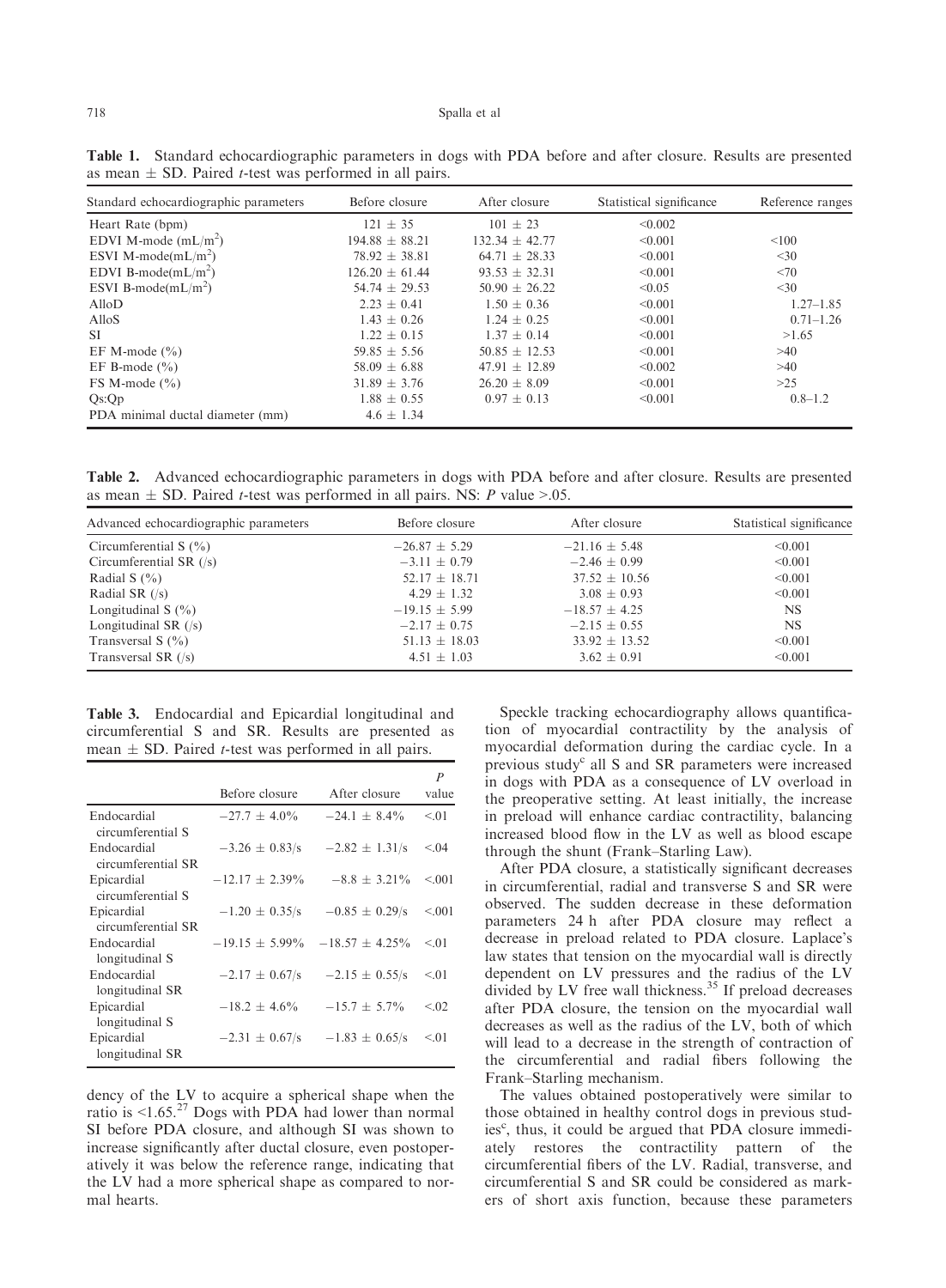|                     |                     |                          |                     |                     | <b>Table 4.</b> Segmental Longitudinal S and SR values pre- and postoperatively. Results are presented as mean $\pm$ SD. A base to apex gradient can be appreciated. |                     |                     |
|---------------------|---------------------|--------------------------|---------------------|---------------------|----------------------------------------------------------------------------------------------------------------------------------------------------------------------|---------------------|---------------------|
|                     | Basal septal        | Mid septal               | Apical septal       | Apical lateral      | Mid lateral                                                                                                                                                          | Basal lateral       | Overall             |
| ongitudinal S pre   | $15.38 \pm 5.68\%$  | $5.72\%$<br>$18.00 \pm$  | $20.98 \pm 6.26\%$  | $-21.22 \pm 6.44\%$ | $20.14 \pm 5.99\%$                                                                                                                                                   | $19.21 \pm 5.81\%$  | $19.15 \pm 5.99\%$  |
| ongitudinal S post  | $14.87 \pm 3.61\%$  | $4.26\%$<br>$17.97 \pm$  | $-21.13 \pm 4.16\%$ | $22.18 \pm 5.01\%$  | $18.38 \pm 4.61\%$                                                                                                                                                   | $16.09 \pm 3.87\%$  | $18.57 \pm 4.25\%$  |
| ongitudinal SR pre  | $-1.96 \pm 0.52$ /s | $0.69$ /s<br>$-2.14 \pm$ | $-2.38 \pm 0.74$ /s | $-2.29 \pm 0.78$ /s | $-2.14 \pm 0.68$ /s                                                                                                                                                  | $-2.12 \pm 0.59$ /s | $-2.17 \pm 0.67$ /s |
| ongitudinal SR post | $-1.71 \pm 0.47$ /s | 0.53/s<br>$2.19 \pm$     | $-2.38 \pm 0.60$ /s | $-2.58 \pm 0.65$ /s | $-2.21 \pm 0.58$ /s                                                                                                                                                  | $-1.83 \pm 0.51$ /s | $-2.15 \pm 0.55$ /s |
|                     |                     |                          |                     |                     |                                                                                                                                                                      |                     |                     |

evaluate the motion of the circumferential fibers belonging to the basal loop, as described previously.<sup>36</sup>

In our case series, all parameters related to short axis function normalized 24 h after percutaneous closure. No data are available for comparison regarding STEderived parameters in infants with PDA and short axis deformation imaging.

On the other hand, longitudinal S and SR did not show a statistically significant decrease in the postoperative setting. Longitudinal fibers are predominant in the endocardium and are oriented in a base-apex conformation, contributing mainly to the apical loop.36

Longitudinal fibers are particularly susceptible to ischemia because of the fact that the myocardium is perfused from the epicardium to the endocardium.<sup>16</sup> Decreases in longitudinal S and SR are associated with an early decrease in systolic function in various disease conditions in humans, $16,20$  even in human infants with PDA.<sup>29,31,34</sup> In human patients, global longitudinal S decreased to lower than normal values 24 h postoperatively,<sup>29</sup> and subsequently increased in the long term (ie, 6 months after PDA closure). Another study in preterm infants undergoing surgical ligation identified a similar decrease in global long S and SR as early as 1 hour after PDA closure, but the same parameters showed an increase 18 hours postoperatively.<sup>34</sup> Preterm infants treated with indomethacin showed a smaller decrease in global long S and SR 10 minutes after indomethacin infusion and an increase in long S and SR 60 minutes after the infusion. Cyclo-oxygenase inhibitors, however, induce an increase in prostaglandin concentration, which in turn will cause ductal constriction and an increase in vascular resistance as a consequence of generalized vasoconstriction.<sup>37</sup> In our case series, longitudinal S and SR were slightly lower as compared to preclosure, but were higher as compared to a normal population of dogs in which STE was assessed by the same software<sup>38e</sup> Whether this difference between infants and dogs is associated with different cardiac mechanics (preterm infants are considered to have decreased myocardial reserve<sup>39</sup> and are thus more susceptible to changes in loading condition, requiring vasopressor or inotrope support<sup>31</sup>) or caused by a different timing for these changes to occur, is difficult to determine. Based on our data, systolic dysfunction, considered as a decrease in myocardial contractility, has not been observed 24 h postoperatively in our population of dogs with PDA.

Left ventricular reverse remodeling refers to the possibility of restoring cardiac morphology and function after treatment for a particular disease condition that has modified LV anatomy.<sup>40</sup> Left ventricular remodeling eventually can cause changes in LV shape and function, although it is a complex process, starting from cellular and extracellular pathways.

Normalization of the echocardiographic parameters of LV dimension and function has been reported in preterm infants<sup>30</sup> and in veterinary patients.<sup>14</sup> The finding that all of the cardiovascular changes associated with a PDA seemed reversible once the PDA was closed $30$  suggests that LV remodeling could be a reversible process, but it is unclear when this occurs.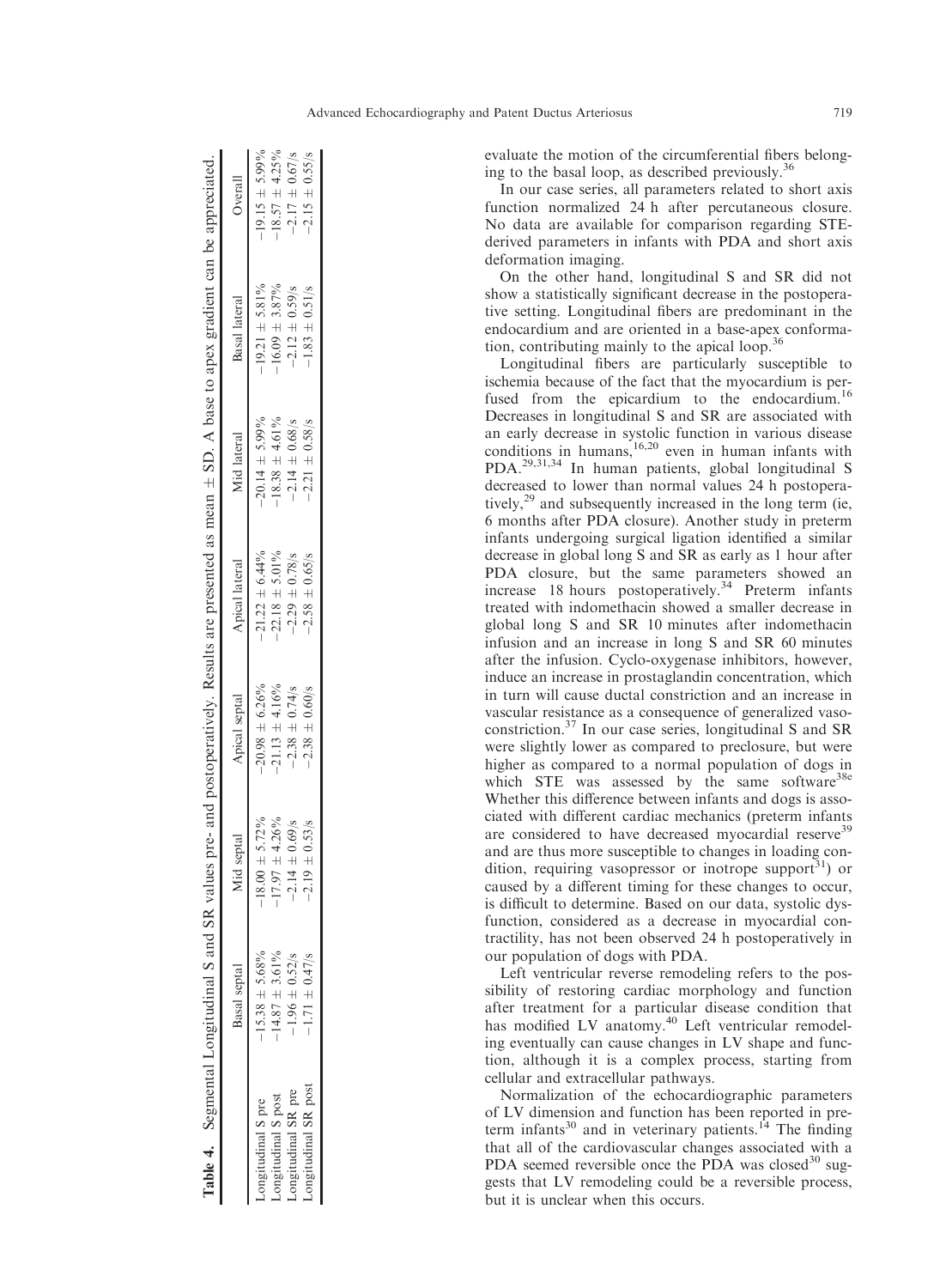Table 5. Coefficient of variation for advanced echocardiographic parameters.

| <b>CV</b>   | Circ S | Circ SR | Rad S | Rad SR | Long S | Long SR | Transv S | Transv SR | Global CV |
|-------------|--------|---------|-------|--------|--------|---------|----------|-----------|-----------|
| Between day | 0.11   | 0.13    | 0.18  | 0.15   | 0.12   | 0.14    | J.18     | 0.16      | 0.146     |
| Within day  | 0.08   | 0.10    | 0.15  | 0.14   | 0.09   | 0.10    | 0.16     | 0.14      | 0.12      |

Our case series showed a significant postoperative decrease in all standard echocardiographic parameters, but none of the parameters considered were within reference ranges 24 h after PDA closure, indicating that this is not an immediate process and requires time. Different echocardiographic parameters can be taken into account to assess whether long-term remodeling occurs, including standard and advanced echocardiographic parameters. With particular regard to STE, global longitudinal strain was found to be a marker of effective reverse remodeling (defined as a decrease in <15% of LV inner diameters) in patients undergoing cardiac resynchronization treatment and transcatheter aortic valve implantation.<sup>41</sup> Long-term studies therefore are required to investigate reverse remodeling in dogs with PDA.

Our study identified basal to apical gradients in longitudinal S and SR and a difference between epicardial and endocardial S and SR in dogs with PDA, as described in healthy humans<sup>42</sup> and dogs.<sup>38</sup> Endocardial circumferential and longitudinal S and SR are greater as compared to their epicardial counterparts. Based on these findings, PDA did not change the normal segment contraction patterns.

Repeatability was acceptable for global S and SR values, with the highest CV for radial and transverse S and SR. Circumferential and longitudinal S and SR had better reproducibility in our case series. Global longitudinal S and SR are considered strong robust parameters and the ones with better reproducibility in human cardi- $\log y^{43}$  as well.

Our study had some limitations. The prospective nature of the study enabled homogeneous data to be acquired, but some other data or techniques, that could have proven interesting to compare (eg, tissue Doppler imaging [TDI] values, velocity of circumferential fiber shortening, magnetic resonance imaging), were not acquired, but these measurements were beyond the scope of our study. The decision to evaluate patients 24 h after percutaneous closure was based on a routine clinical reexamination performed at the referral center where the study was carried out, however, more frequent re-examinations may be required in order to identify whether conventional and advanced echocardiographic parameters show earlier changes and, if so, characterize the trend in the echocardiographic parameters over time. Furthermore, patient number was acceptable according to the study design but not very high, so that additional studies with a larger number of patients may be needed. Long-term follow-up was not available, which represents another limitation of our study.

In conclusion, PDA closure with percutaneous technique causes decreases in conventional echocardiographic parameters of LV dimension and function, but a definitive or transient systolic dysfunction was not identified by means of STE in our cohort of patients. After PDA closure, the circumferential fibers in the LV restore a normal pattern of contraction, as shown by the normalization of circumferential, transversal, and radial S and SR, whereas longitudinal fibers, although not damaged by the persistent PDA-induced LV overload, do not decrease their contractility pattern and persistently have higher than normal values.

# Footnotes

- <sup>a</sup> ACDO©, Amplatzer Canine Duct Occluder, Infinity Medical, Menlo Park, California, USA<br><sup>b</sup> XStrain© software, Firenze, Italy
- 
- <sup>c</sup> Microsoft Excel©, Microsoft Corporation Redmond, Washington, USA
- <sup>d</sup> SPSS statistic©; IBM Corporation Armonk, New York, USA
- <sup>e</sup> Spalla I, Locatelli C, Bussadori C et al. Speckle tracking echocardiography in dogs with patent ductus arteriosus. 23rd ECVIM congress, Liverpool (UK).
- <sup>f</sup> Esaote © MyLab 50 and Class C, Firenze, Italy

#### Acknowledgments

Conflict of Interest Declaration: Dr. Bussadori receives royalties from ESAOTEf 37 related to a European patent (nr 071129712) he developed for Xstrain software.

Off-label Antimicrobial Declaration: Authors declare no off-label use of antimicrobials.

#### **References**

1. Clyman RI. Mechanisms regulating the ductus arteriosus. Biol Neonate 2006;89:330–335.

2. Buchanan JW. Causes and prevalence of cardiovascular disease. In: Kirk RW, Bonagura JD, eds. Kirk's Current Veterinary Therapy XI. Philadelphia, PA: WB Saunders, 1992:647–655.

3. Buchanan JW. Prevalence of cardiovascular disorders. In: Fox R, Sisson D, Moïse NS, eds. Textbook of Canine and Feline Cardiology, 2nd ed. Philadelphia: Saunders; 1999:457–463.

4. Tidholm A. Retrospective study of congenital heart defects in 151 dogs. J Small Anim Pract 1997;38:94–98.

5. Oliveira P, Domenech O, Bussadori C, et al. Retrospective review of congenital heart disease in 976 dogs. J Vet Int Med 2011;25:477–483.

6. Kittleson MD. Patent Ductus Arteriosus. In: Kittleson MD, Kienle RD, eds. Small Animal Cardiovascular Medicine. St Louis Mosby; 1998:494–522.

7. Buchanan JW. Patent Ductus Arteriosus. In: Fox R, Sisson D, Moïse NS, eds. Textbook of Canine and Feline Cardiology, 2nd ed. Philadelphia: Saunders; 1999:505–512.